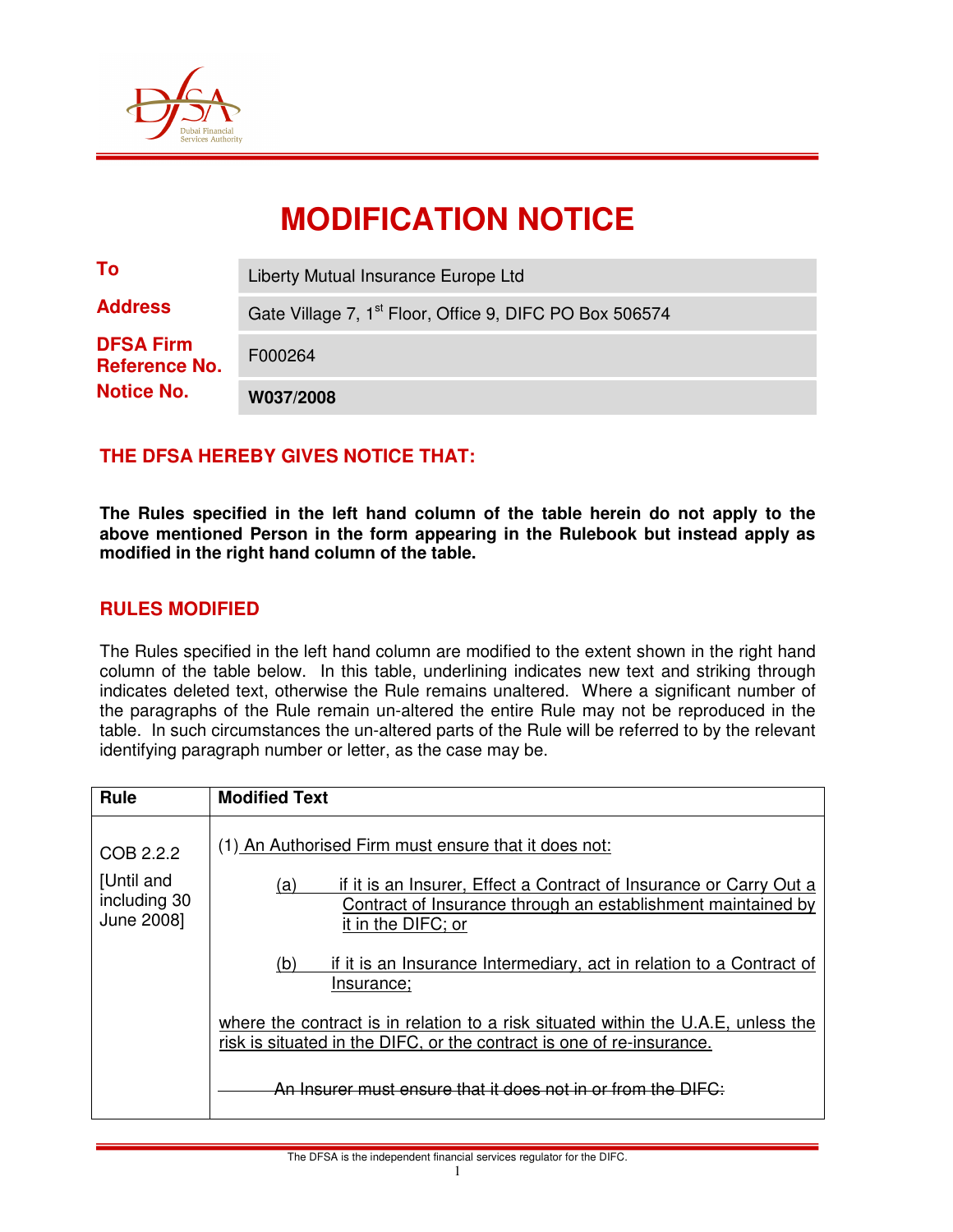

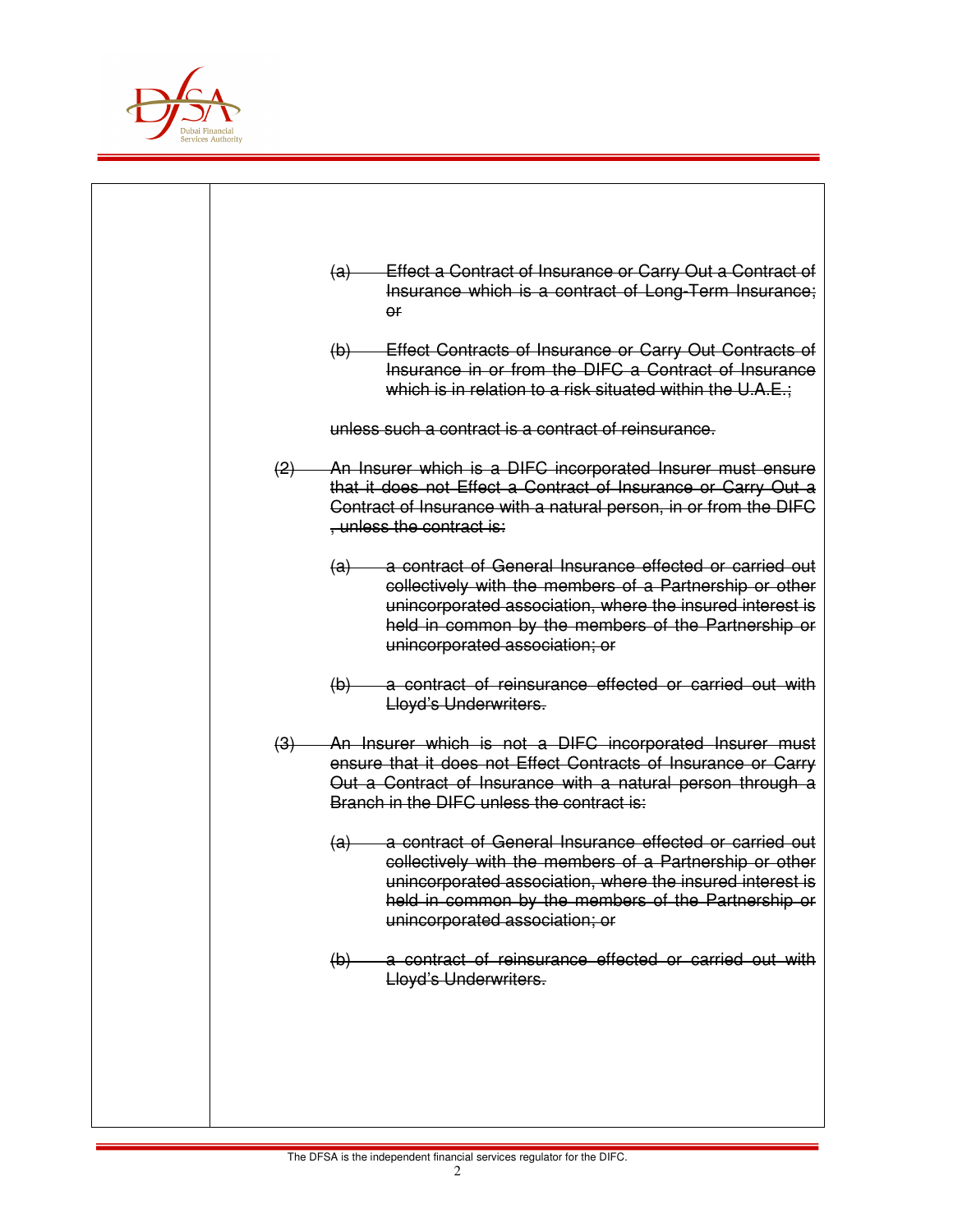

| (4) | An Insurer must ensure that it does not carry on, in or from the<br>DIFC, both Long-Term Insurance Business and General<br>Insurance Business unless the General Insurance Business is<br>restricted to Class 1 or Class 2 or both. |
|-----|-------------------------------------------------------------------------------------------------------------------------------------------------------------------------------------------------------------------------------------|
| (5) | An Insurer which is a Protected Cell Company must ensure<br>that, all when it carries on Insurance Business in accordance<br>with (1)-(4) as applicable, such business is attributable to a<br>particular Cell of that Insurer.     |

| <b>Rule</b>                   | <b>Modified Text</b>                                                                                                                                                                    |  |  |
|-------------------------------|-----------------------------------------------------------------------------------------------------------------------------------------------------------------------------------------|--|--|
| COB 7.2.2                     | An Authorised Firm must ensure that it does not:                                                                                                                                        |  |  |
| [On and after<br>1 July 2008] | if it is an Insurer, Effect a Contract of Insurance or Carry Out a<br>(a)<br>Contract of Insurance through an establishment maintained by<br>it in the DIFC; or                         |  |  |
|                               | if it is an Insurance Intermediary, act in relation to a Contract of<br>(b)<br>Insurance;                                                                                               |  |  |
|                               | where the contract is in relation to a risk situated within the U.A.E, unless the<br>risk is situated in the DIFC, or the contract is one $\ddot{t}$ is a contract of re-<br>insurance. |  |  |

#### **CONDITIONS**

None

# **EFFECTIVE PERIOD**

This notice comes into effect on the date of issue and remains in force until further notice.

#### **INTERPRETATION**

The provisions in this notice are to be construed in accordance with GEN section 6.2 as if these provisions are provisions of the Rulebook.

Defined terms are identified in this notice by the capitalisation of the initial letter of a word or of each word in a phrase and are defined in the Glossary (GLO). Unless the context otherwise requires, where capitalisation of the initial letter is not used, an expression has its natural meaning.